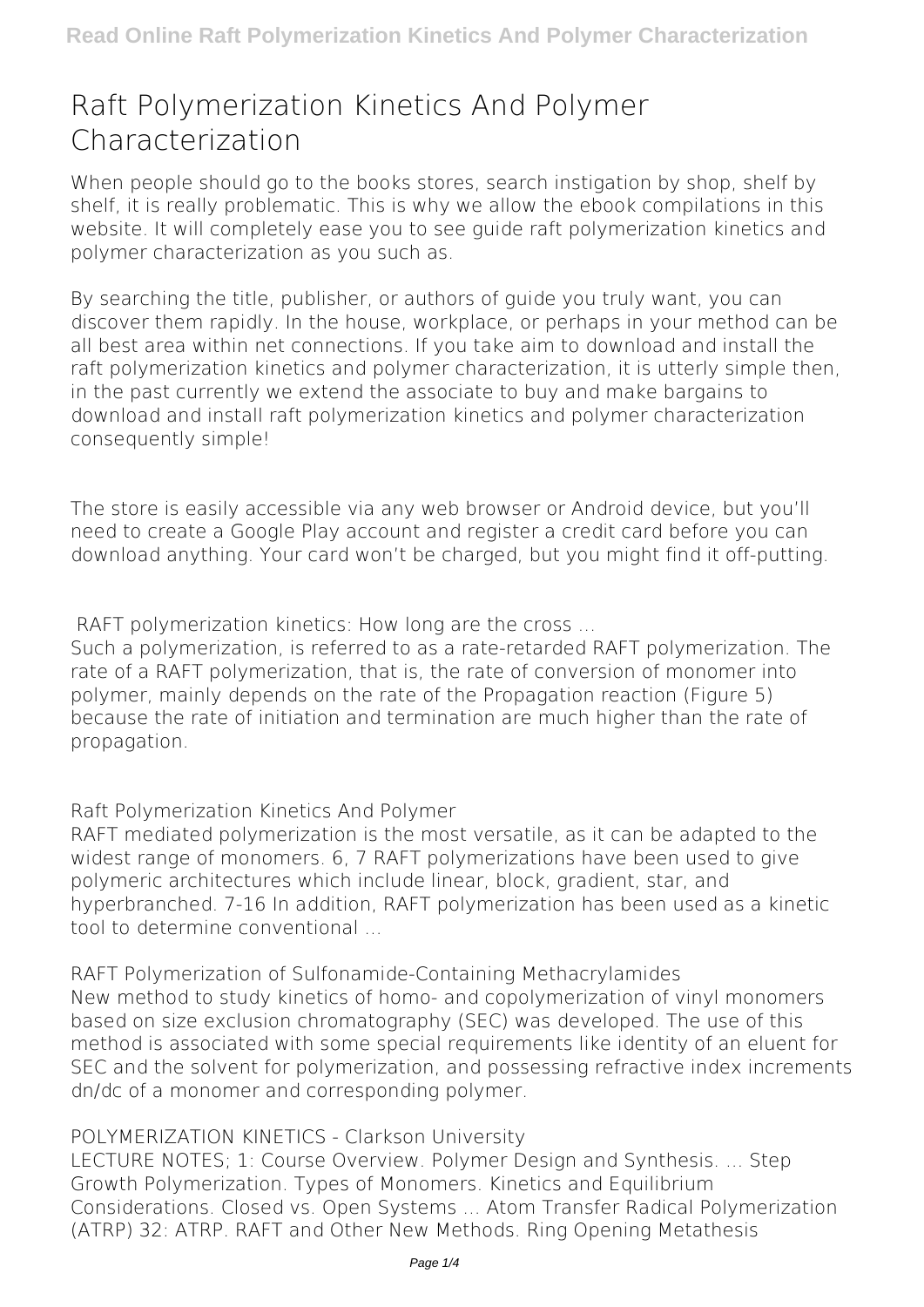## Polymerization (ROMP)

**Controlled Radical Polymerization Guide**

Living polymerization is a popular method for synthesizing block copolymers since the polymer can be synthesized in stages, each stage containing a different monomer. Additional advantages are predetermined molar mass and control over end-groups. Living polymerization is desirable because it offers precision and control in macromolecular synthesis.

**Reversible addition−fragmentation chain-transfer ...**

We propose a model for the kinetics of reversible addition−fragmentation chain transfer (RAFT) polymerization. The essence of this model is that the termination of the radical intermediate formed by the RAFT process occurs only with the shortest active radicals. This model accounts for the absence of 3-armed stars predicted by other cross-termination models since the short radical makes a ...

**Raft Polymerization | Sigma-Aldrich**

fragmentation chain transfer (RAFT) polymerization.10 RAFT Polymerization Introduction. RAFT polymerization in traditional organic media was developed by Rizzardo at CSIRO in 199810 and was later expanded to include aqueous media (aRAFT) by McCormick in 2001.11 A degenerative chain transfer technique, it involves

**Kinetics and Mechanism of RAFT Polymerization**

To confirm the living characteristic of this RAFT polymerization system, the relationships between polymer molecular weights and monomer conversions were studied and polymerization kinetics were also investigated (Figure 2).During polymerization, aliquots were withdrawn from the reaction vessel at predetermined times and analyzed by 1 H-NMR spectroscopy for determination of the monomer ...

**Lecture Notes | Synthesis of Polymers | Chemical ...**

RAFT Polymerization. is a reversible deactivation radical polymerization (RDRP) technique also known as a living or controlled chain growth polymerization. RAFT is based on simple organic compounds having a thiocarbonyl thio function to control the addition of vinyl monomers to the growing polymer chains.

**RAFT Fundamentals A History and Recent Developments** Controlled radical polymerization has branched into three fundamental techniques which are listed below. yy Atom Transfer Radical Polymerization (ATRP) yy Reversible Addition/Fragmentation Chain Transfer Polymerization (RAFT) yy Nitroxide-mediated Polymerization (NMP) CRP can be utilized with a broad range of vinyl monomers for a

**Kinetics and Molecular Weight Control of the ...**

In this paper aspects of the kinetics and mechanism of RAFT polymerization are discussed with a view to pointing out some of the advantages and limitations of various RAFT agents and providing ...

THE KINETICS OF POLYMERIZATION - **ΠΠΠΠ** Chapter 36 Kinetics and Mechanism of RAFT Polymerization Graeme Moad1,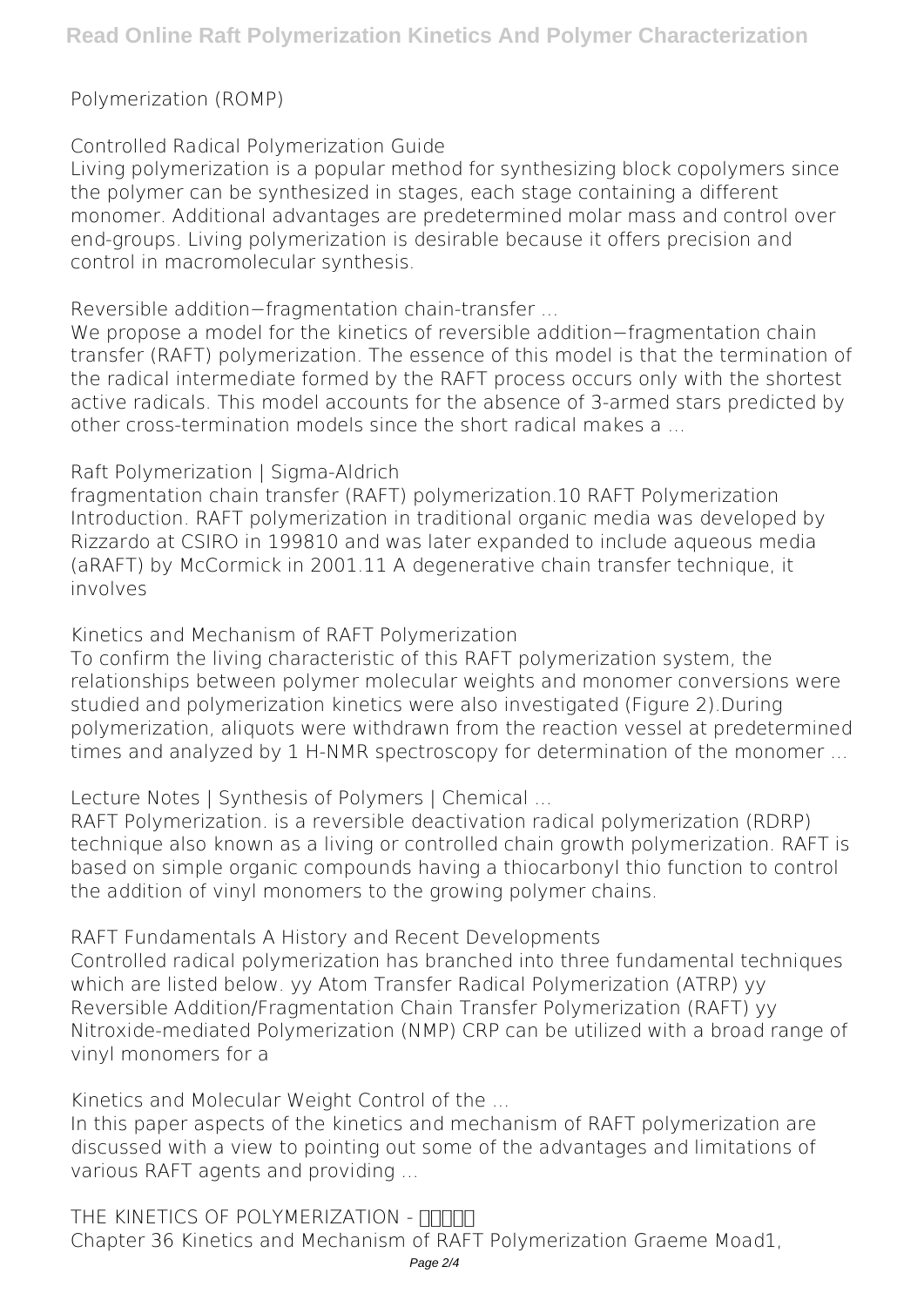Roshan T. A. Mayadunne2, Ezio Rizzardo1, Melissa Skidmore2, and San H. Thang1 1CSIRO Molecular Science and 2CRC for Polymers ...

**RAFT Polymerization Kinetics: Combination of Apparently ...**

\* Mechanism and Kinetics \* The RAFT Process as a Kinetic Tool \* Theory and Practice in Technical Applications \* RAFT Polymerization in Bulk and Organic Solvents, as well as Homogeneous Aqueous Systems \* Emulsion and Mini-Emulsion Polymerization \* Complex Architecture Design \* Macromolecular Design via the Interchange of Xanthates

**Kinetics of RAFT polymerization and copolymerization of ...**

The reversible addition−fragmentation chain transfer (RAFT) polymerization of acrylamide (AM) was studied in order to establish reaction conditions which would provide optimal rates of monomer conversion and to determine reasons for deviation of theoretical and experimental molecular weights, the former predicted from current models. To this end, chain transfer agents (CTAs) and initiators ...

**Handbook of RAFT Polymerization | Wiley Online Books**

These three classes of RAFT agents are now available. For further background information about the mechanism or the RAFT polymerization and several examples of RAFT polymer synthesis, please refer to the RAFT Polymerization article in the recent Material Matters $\Pi$  v.5.1.

**RAFT POLYMERIZATION | Graeme Moad | 4 updates | 2 ...**

Developments in kinetics, mechanism, new RAFT agents, end group transformation Commercial availability of RAFT Agents Polymer 0therapeutics, biopolymer conjugates, functional particles, delivery, targeting Functional surfaces Sequence control Precision synthesis Multiblock copolymers RAFT Crosslinking Polymerization

## **RAFT - polymerdatabase.com**

According to results, pseudo-first order kinetics is achieved, but the rate constant of chain transfer reaction to the RAFT agent (C tr) has a very small value. Adding nanoparticles causes no considerable change in the kinetic curves, while there is an optimum value for nanoparticles loading in which the polymerization rate reaches its maximum ...

**Journal of Polymer Engineering - degruyter.com**

the studies on the polymerization kinetics performed in the authors' laboratory. Polymeri ... the number-average degree of the polymerization of the polymer formed upon the reaction time of each type are readily deducible according to the proposed classification. a ) Typical kinetic feature with respect to the polymer yield ...

### **Living polymerization - Wikipedia**

POLYMERIZATION KINETICS STEP GROWTH - SLOW Can use statistical methods as well as kinetics to describe mol. wt. distributions - more on this later CHAIN Polymerization - FAST Can apply statistical methods to an analysis of the microstructure of the products, but not the polymerization process and things like mol .wt.